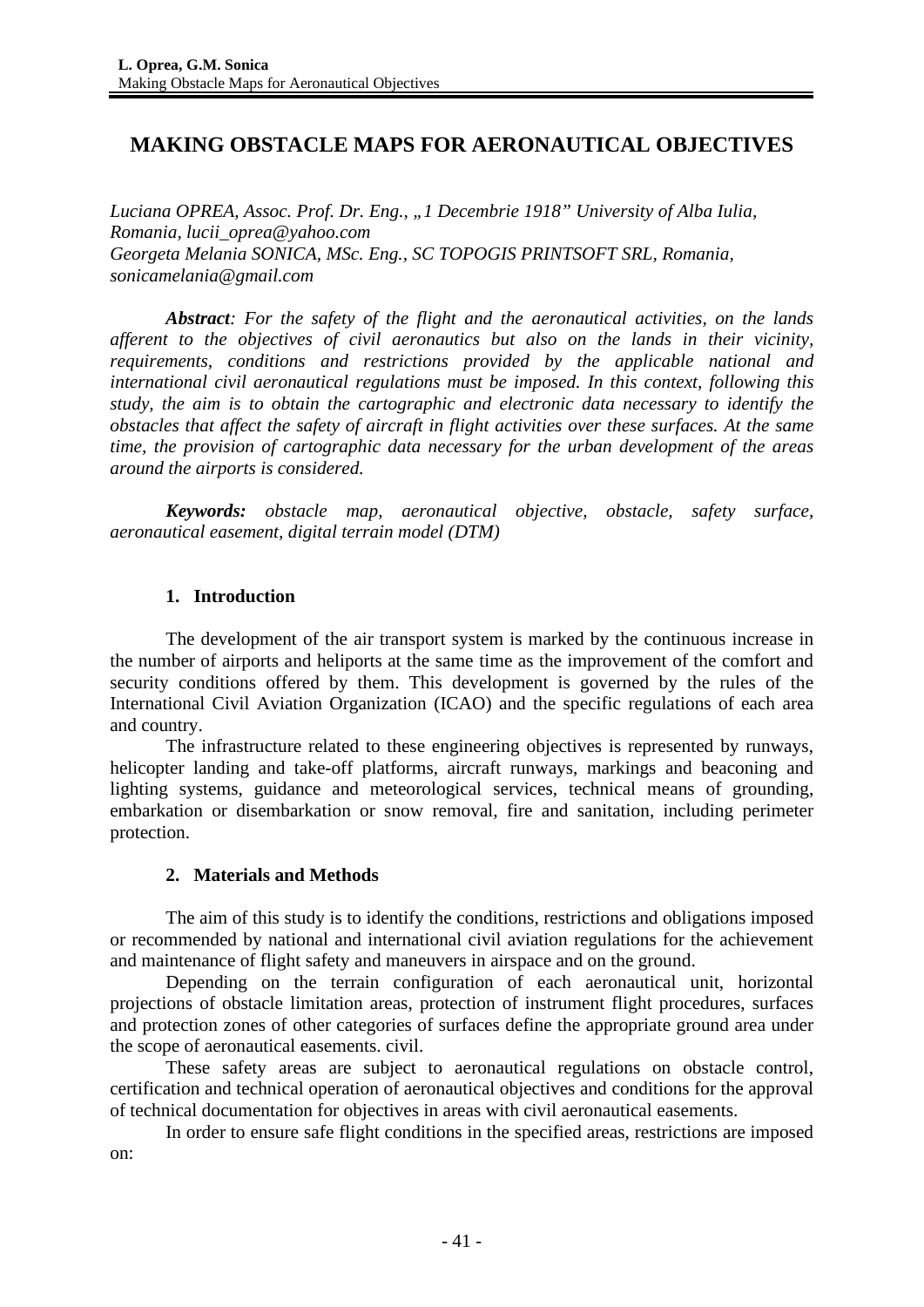- the location, construction and / or installation of new targets without the approval of the Aeronautical Authority or its correspondent;
- uneven terrain beyond the specific limits allowed by the relevant aeronautical regulations;
- the presence of fixed or mobile obstacles that are not part of the category of aeronautical interest objectives;
- vegetation that favors the concentration of birds or wild animals;
- the passage of electrical wires or cables, other than those installed for the proper conduct of aeronautical activities;
- any other objectives that affect or may affect the safety of aeronautical operations.

In order to limit the height of the obstacles, a series of safety surfaces are established, namely:

- a) the outer horizontal surface;
- b) conical surface;
- c) the inner horizontal surface;
- d) the approach surface;
- e) the inner surface of the approach;
- f) transition surface;
- g) the inner transition surface;
- h) interrupted landing surface;
- i) the climbing surface of take off.



Fig. 1. Obstacle limitation areas according to the "Romanian Civil Aviation Regulations" 2015

According to international law, this case study is conducted over a distance of 45 km around airports (aeronautical easement area). This area is in turn divided into several subzones regarding some prohibitions such as the approval of the height regime for building buildings, carrying out economic activities, etc.

An obstacle is any object that poses a potential danger to flight operations. Obstacles can be natural or artificial, and can be permanent or temporary.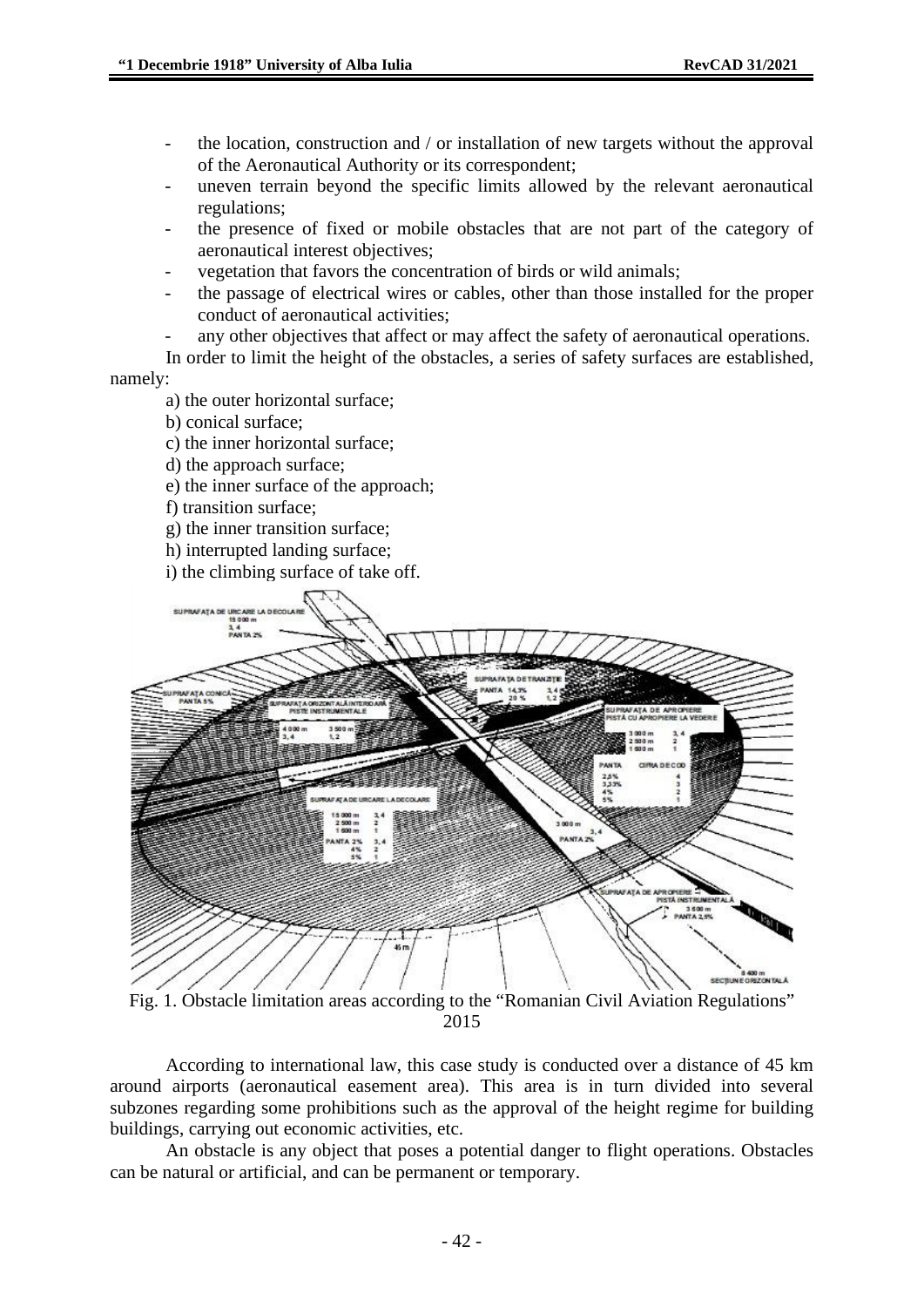

Fig. 2. Reference areas for the location of targets requiring the approval of the aeronautical authority

In order to obtain the obstacle map for an aeronautical objective, both LIDAR technology and the tools and methods related to classical topography were used.

In a first stage, the area of interest located around the airport was established for the acquisition of Lidar data, in order to obtain the Orthophotoplan and the Digital Terrain Model.



Fig. 3. Establishing the area of interest

Based on the obtained photophotoplan, a digitization database is set up with all the elements on the ground to determine the maximum height of obstacles (buildings, antennas, poles, trees, etc.), located in areas with aeronautical easements and in the airport perimeter.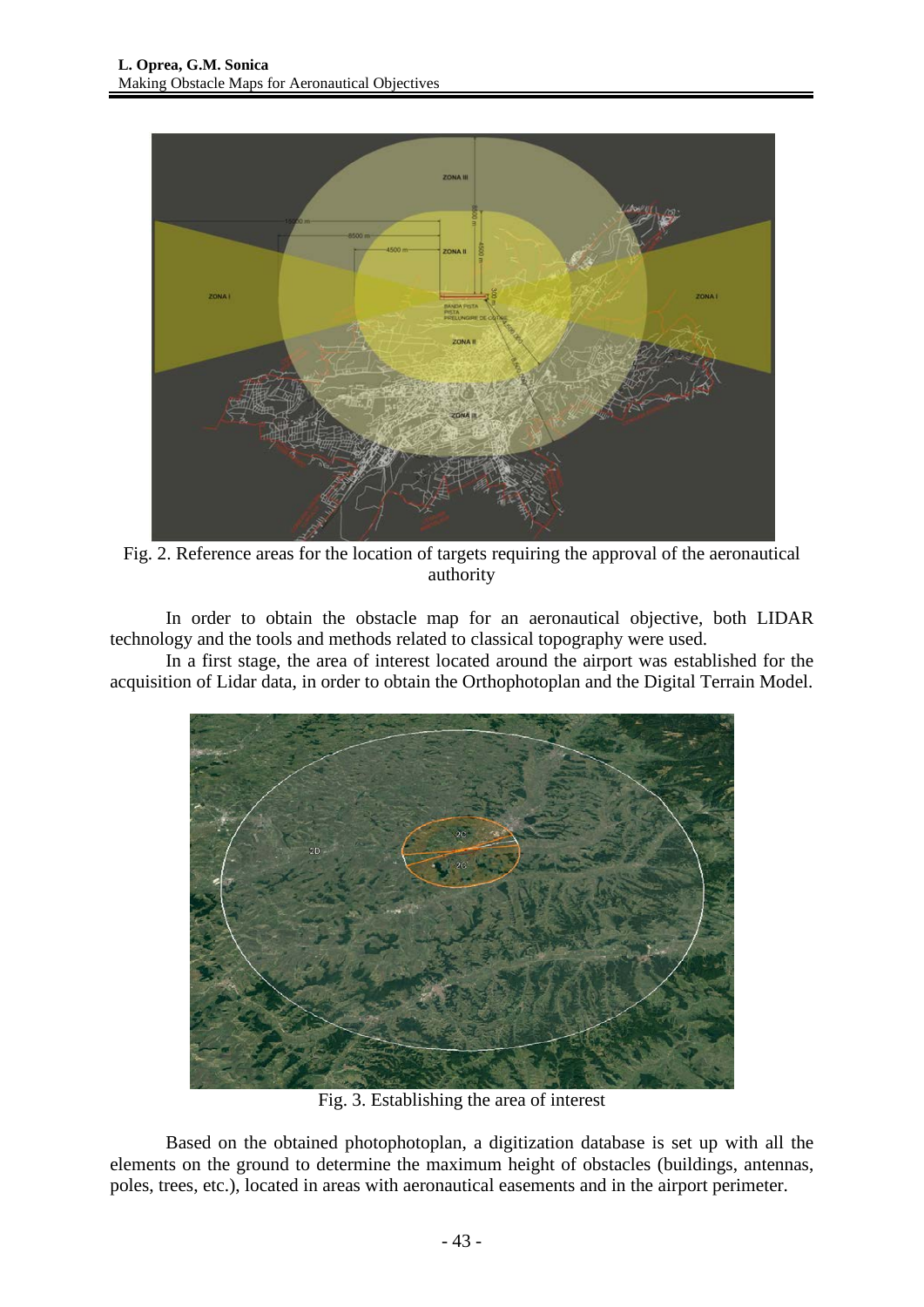

Fig. 4. Digitization of the easement area

The topographic surveys were made with total stations and GPS measurements, these being rigorously compensated.

Topographic data categorized as critical or essential data must be subject to a complete initial measurement and then monitored for changes at least annually. If changes are detected, the relevant data must be measured again.

#### **3. Results and Discussion**

For each subzone an element identified on the ground is considered an obstacle and will be highlighted on the obstacle map if it intersects the area on it. For example, the obstacles on the subzone of great interest near the runway are established according to the specifications of the Romanian Civil Aeronautical Regulation RACR-HA "Aeronautical Maps" edition 2015, according to this regulation obtaining a cone-shaped subzone.



Fig. 5. The conical surface of the area near the runway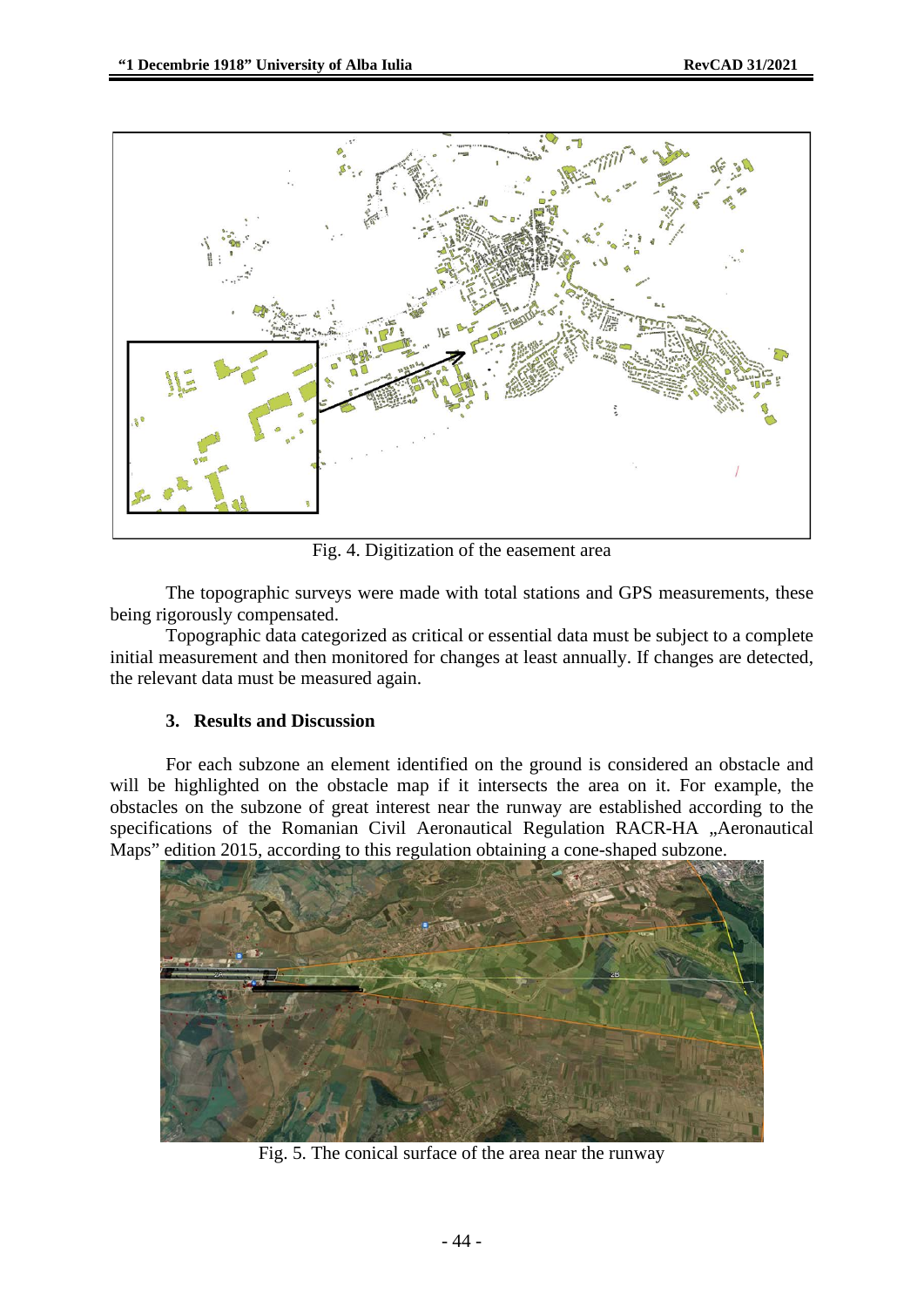

Fig. 6. The conical surface corresponding to the aeronautical objective

According to the same specifications, "Objects in the area of the take-off slope that penetrates a flat surface that has a slope with a gradient of 1.2%, and which has the same origin as the take-off slope area are considered obstacles" , so inside the cone all natural or artificial objects are checked if they penetrate the slope with a gradient of 1.2% from the end of the track, on a length of 10 km.

Thus one of the important attributes of the objects is their height for establishing the maximum level reached by it compared to the ground level in order to establish the property whether it is considered an obstacle or not.



Fig. 7. Identify objects and their height in the digital model



Fig. 8. Identifying an obstacle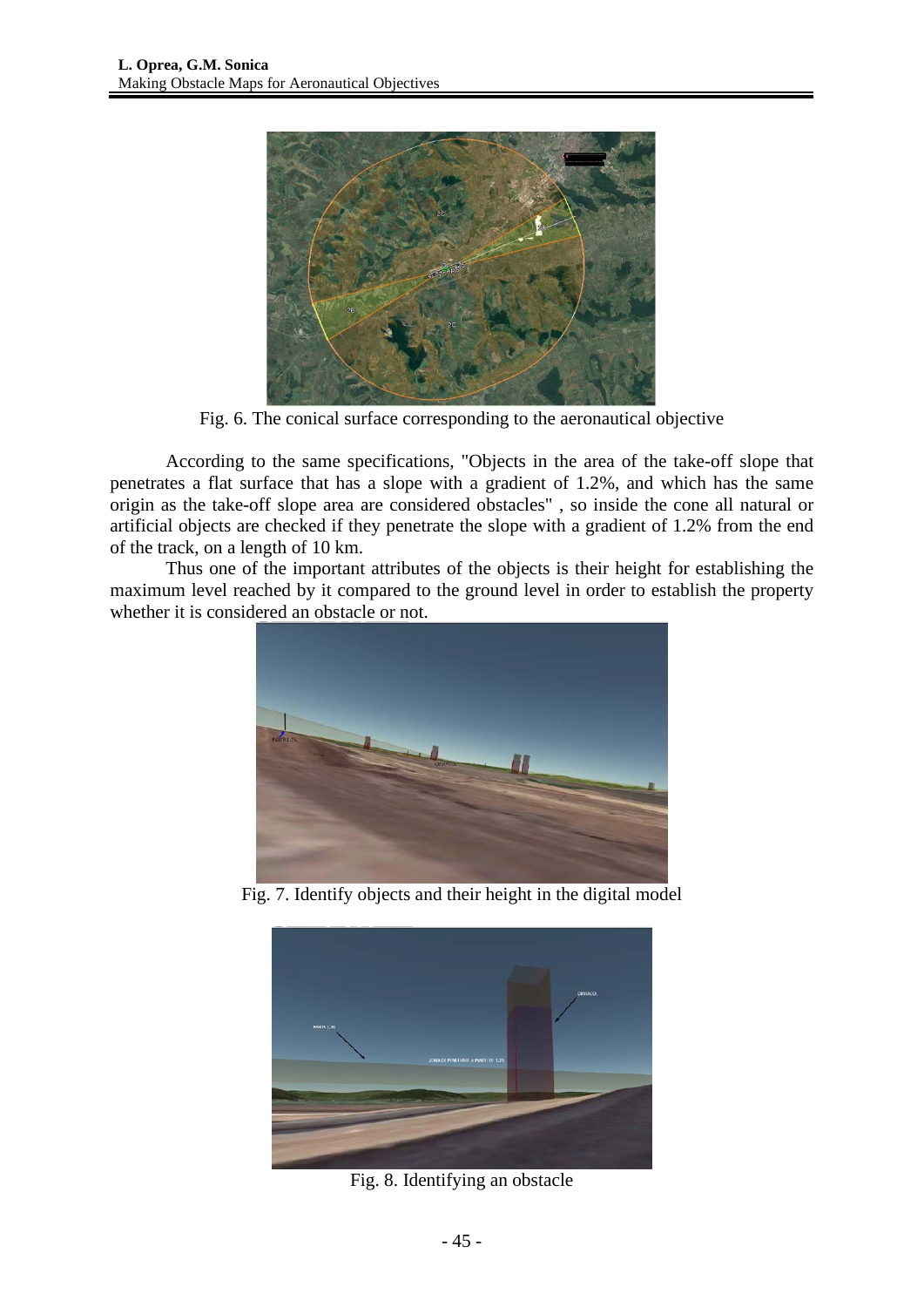According to the technical specifications, not only the artificial elements are checked if they penetrate the subzone, but also the natural ones, such as the earth's surface. In this regard, in order to determine whether the terrain is considered an obstacle or not, the DTM and the level curves are determined.





Fig. 9. Obstacles visualized in 3D, with the orthophotoplan overlapping the digital terrain model



Fig. 10. Digital terrain model



Fig. 11. Level curves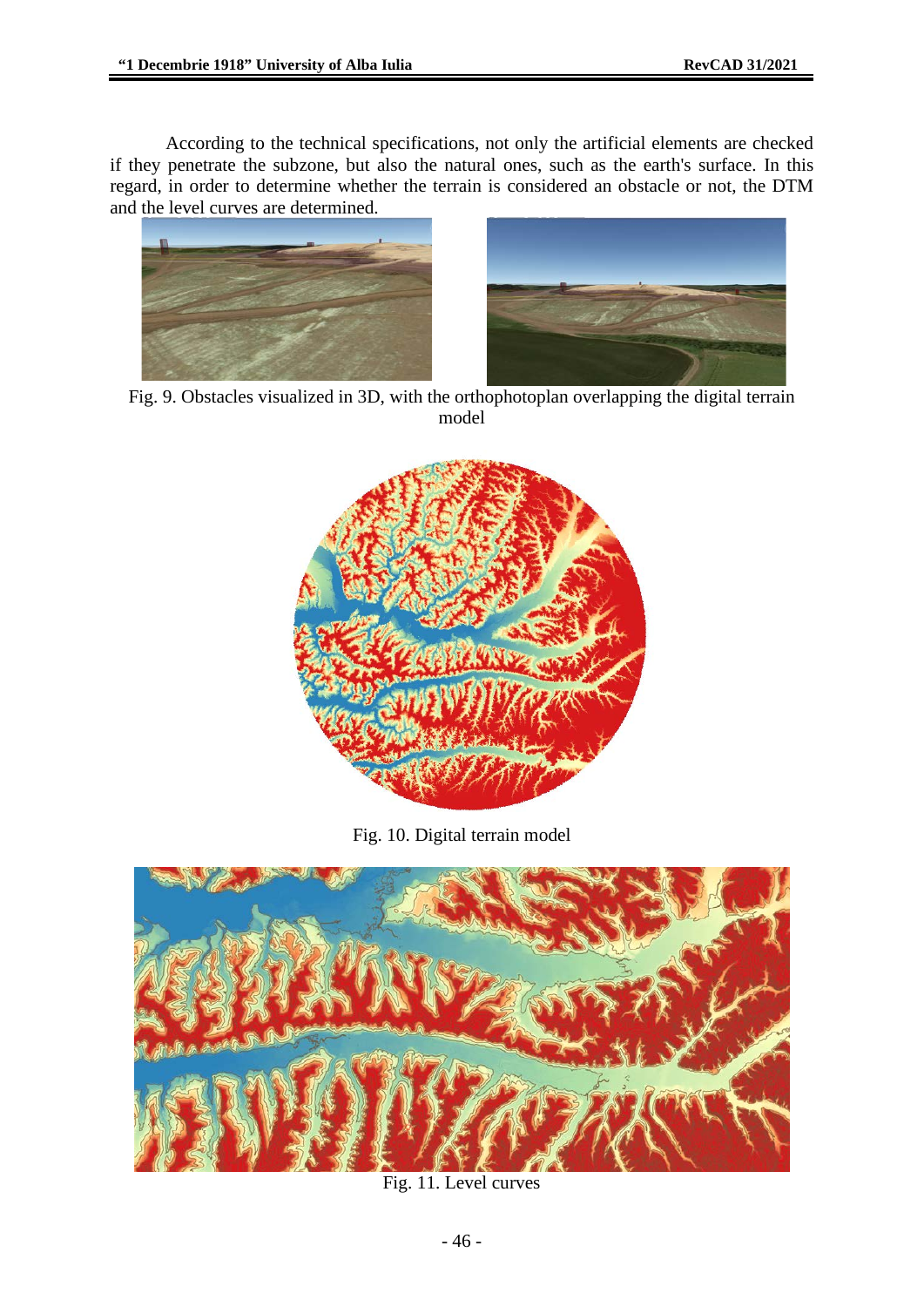After drawing up the digital model and making the contours, check the natural objects that may be obstacles.



Fig. 12. Checking natural objects

The obstacle map contains the reference point of the aeronautical objective and its geographical coordinates, the contour of the runway, its length and width, the magnetic direction of the runway, the elevation of the runway axis, the tracks, the stopping extensions and their length, proximity, obstacles to their exact location, elevation and identification.



## **4. Conclusions**

The definition of areas with civil aeronautical easements implies the specification of the following elements: location, shape, orientation, dimensions / limits, characteristics / conditions, restrictions, obligations. The characteristics of these areas may change over time, as a result of changes in the provisions of applicable national and international aviation regulations, the development of civil aeronautical land, weather conditions, but also urban development. In these conditions, the creation of obstacle maps is a necessity, so that all the